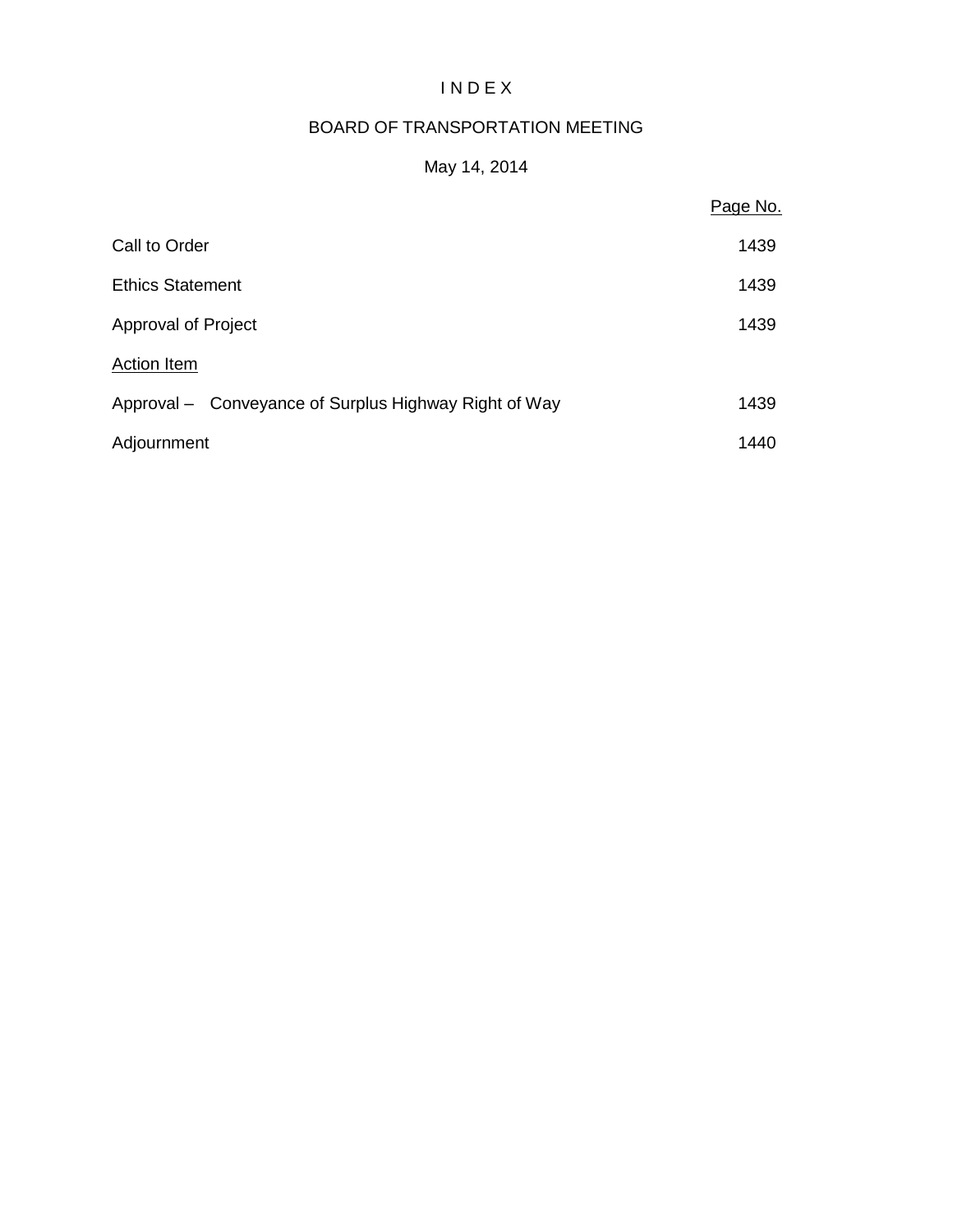### **Board of Transportation Meeting**

### **May 14, 2014**

#### **Call to Order**

Chairman Curran called the meeting of the Board of Transportation to order at 9:01 a.m. Wednesday, May 14, 2014, via conference call. The following members were present:

Fearing, Blount, Lee, Lennon, Tulloss, Crawford, Grannis, McQueary, Perkins, Collett, Palermo, Wetmore, Brown, and Kernea.

Board Members Overholt, Smith, Burns, and Alexander were absent.

#### **Ethics Statement**

Chairman Curran read the Ethics Statement advising any Board Member that may have a conflict of interest or appearance of conflict to abstain from participation in that particular item

and to file the proper paper work with the Secretary to the Board.

#### **Approval of Project**

A motion was made by Board Member Fearing, seconded by Board Member Palermo, to

approve project 8.25211. Board Member Lee abstained from voting.

#### **Approval - Conveyance of Surplus Highway Right of Way**

It is hereby resolved, based upon the recommendation of the Manager of the Right of

Way Unit, and on a motion by Board Member Fearing, seconded by Board Member Palermo,

that the following highway right of way conveyance be approved:

### **(Division 5) Project 8.25211, Parcel 005, NC 147 (formerly SR 1998) Durham County** Conveyance of an approximate 4.430-acre surplus right of way area to the United Therapeutics Corporation, for the appraised value of \$73,500.00.